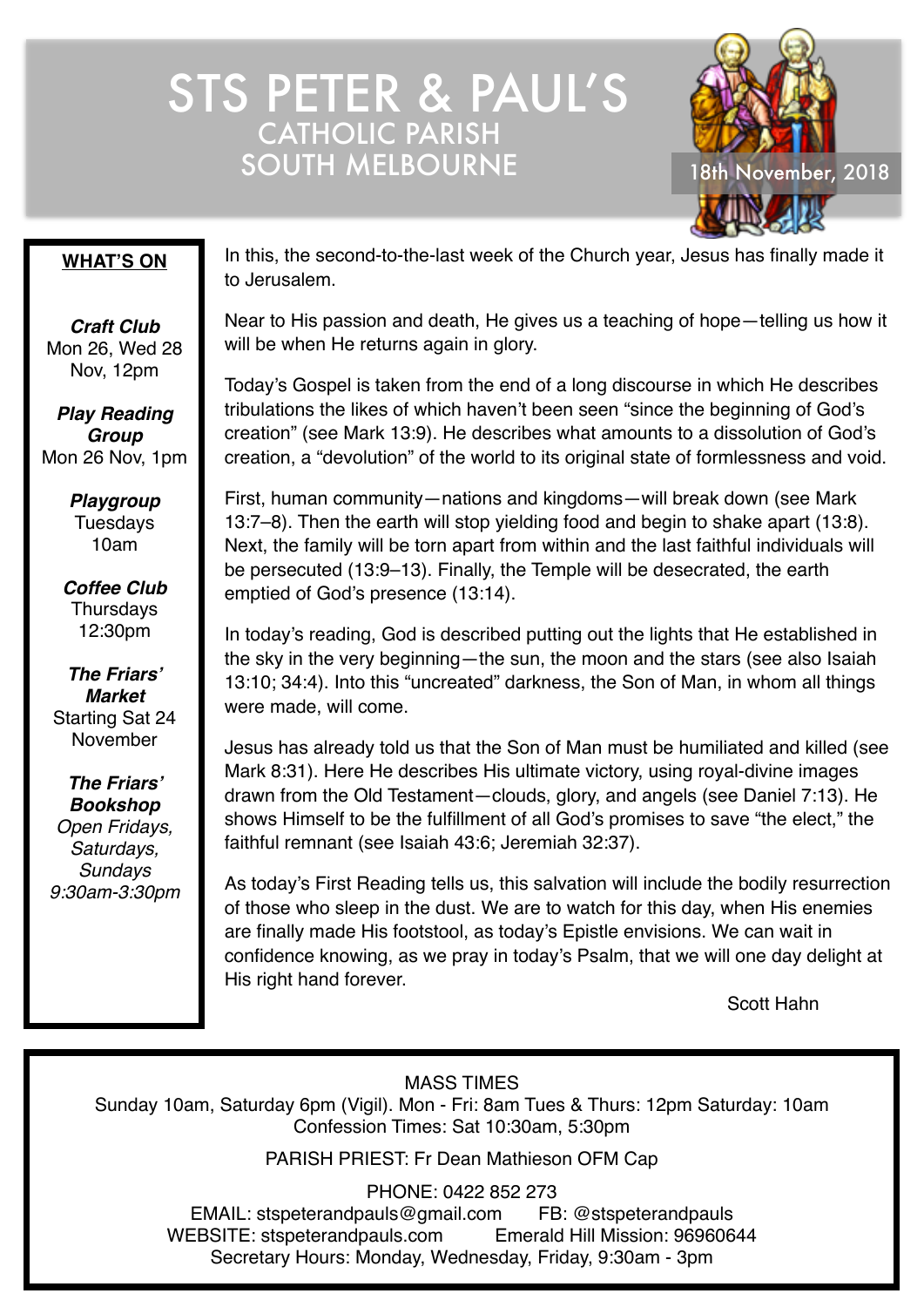*Please remember in your prayers and Masses the following people who are ill:*

Sr. Annunciata Fcj, Pauline O'Hara, Valda Hogan, Flo O'Hara, Sr. Joyce Stewart, Celestine Ressia, Peter Wood, Vandersman Family, Joanne Kilmer, Liliana Bobadilla, Ruby Roxas, Eunice Costa, Richard Fennessy, Eunice Costa, Giovanna Santarossa, James Burnes, James Watkins, Bonnie Breen, Maurita Carlisle, Jeff Martin, Naomi McSweeney, Mary Quirke, Ilse Miranda, Neil Baker, Helen Keighery,

#### **NO MIDDAY MASS THIS WEEK** For this week, there will only be the 8am Mass from Monday to Friday **NOVEMBER MASSES** November is a traditional time to pray for deceased family and loved ones. Envelopes are available if you would like to have a Mass offered. Names can also be written in the Books of Remembrance. **EHM Christmas Drinks** The Emerald Hill Mission Committee invites you to an informal get together to celebrate and thank the supporters of EHM Tickets: https://www.trybooking.com/YXJX Tickets are \$70 and include finger food and quality beer, wines and soft drinks. For more info: Gerry Vaughan 0409417412 Wed 28th Nov, 7pm "The Chapel" @ MacKillop Family Services 237 Cecil Street, South Melbourne. **Confirmation Mass** The 2018 Confirmation Mass for will be next Sunday 25th November, 10am. Bishop Elliott will be the celebrant of the Mass **VOLUNTEER APPRECIATION DAY Sunday 18th November** After the Mass this Sunday, we will have a celebration to acknowledge the generosity of those in our community who give up their time and share their gifts to assist in the parish. All are welcome for this special gathering that will include brunch. **PLAY READING GROUP** The last play reading of the year will be on Monday 26th November, 1pm in the Bookshop



### **OUTREACH CORNER**

We're doing a bit of a drive for tins/jars of instant coffee for Open House and the food van. Any donations would be very much appreciated.